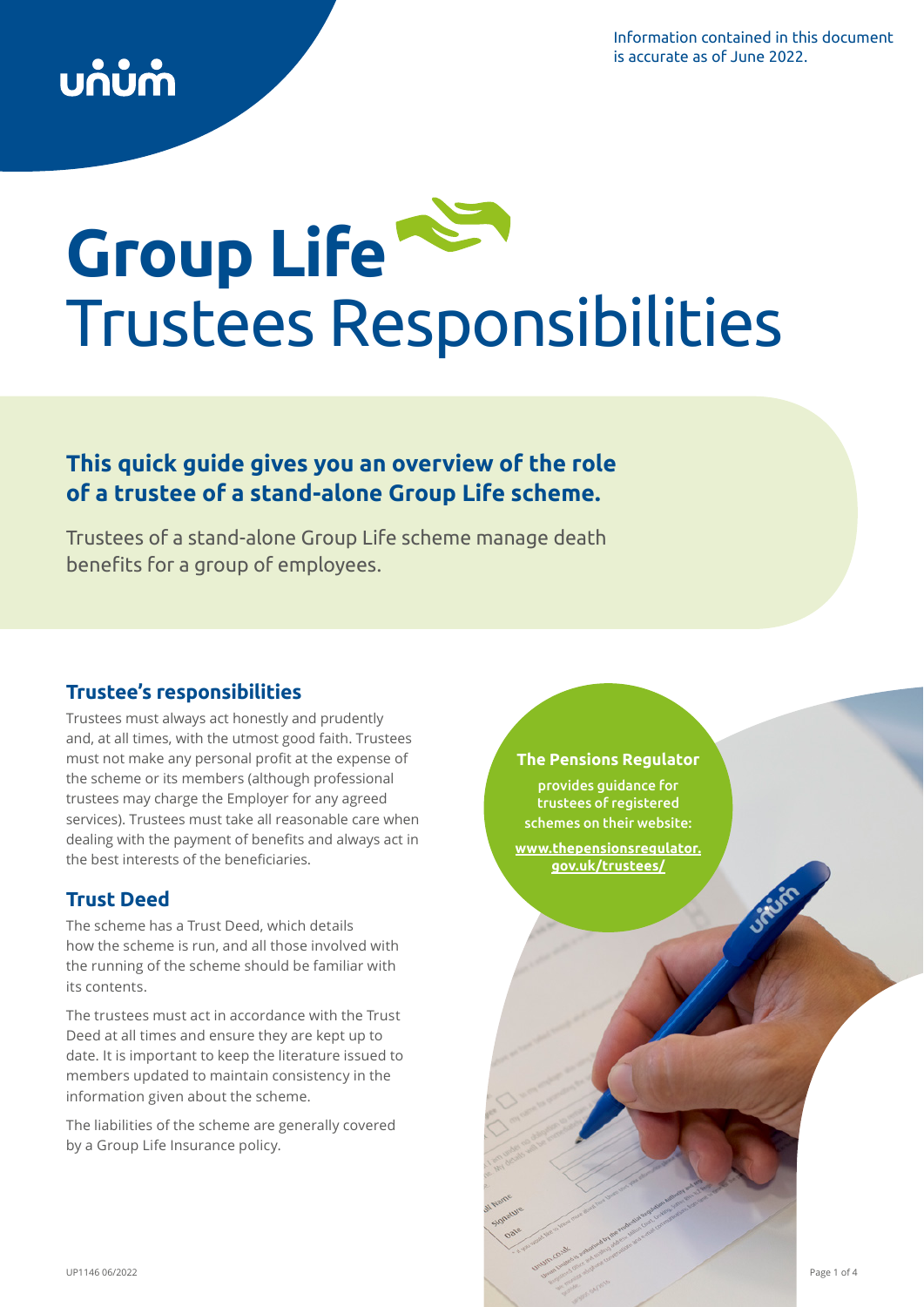## **Who is the trustee?**

Normally, the Principal Employer will act as the trustee (known as a corporate trustee and each director acts as a trustee). When executing their powers under the scheme at least two people must sign on behalf of the Principal Employer. This should include one director and either another director or the Company Secretary.

The Principal Employer can appoint a specialist company to act as a corporate trustee of the scheme with all the associated powers.

Anyone who is capable of being the legal owner of property can be a trustee. However, there are some categories of people who are specifically excluded, such as:

- Anyone convicted of dishonesty, deception or any kind of fraud
- Un-discharged bankrupts
- Anyone disqualified from acting as a company director
- Anyone who has been disqualified from acting as a trustee

## **Member-nominated trustees and member-nominated directors**

A Group Life scheme is not required to have membernominated trustees or member-nominated directors.



## **Liability as a trustee**

Trustees have 'joint and several liability' resulting from any breach of trust. A breach of trust can happen when a trustee takes an action not authorised under the Trust Deed or fails to act as they require, and also if duties are not performed with sufficient care.

The scheme may protect trustees from personal liability for a breach of trust, except where it is due to actual fraud.

### **Knowledge and training**

The Pensions Act 2004 (sections 247-249) requires trustees of occupational pension schemes to have knowledge and understanding of the law relating to pensions and trusts and the principles relating to the funding of occupational schemes and the investment of scheme assets. Trustees are also required to be conversant with their own scheme's policy documents.

This requirement does not apply to trustees of a Group Life scheme, though the trustees must have appropriate knowledge for them to properly exercise their functions as a trustee.

# **Identifying and paying beneficiaries**

Trustees have discretion over who receives the death benefit. In executing this responsibility, and in order to ensure that benefits are paid out to appropriate beneficiaries, the trustees must obtain all relevant information about the deceased's dependants and then determine who should receive benefits. The decision and the information/factors taken into account, must be recorded in trustee minutes.

The trustees should have regard to the wishes expressed in writing by the member but they are not bound by these wishes.

Where the trustees are of the opinion that the beneficiary is incapable (either mentally or physically) of dealing with his/her affairs, the Trust Deed typically allows the trustees to pay out the benefit to a relative or other person acting on behalf of the beneficiary.

### **Trustee's bank account**

Though the trustees of a Group Life scheme are not required to have a trustee's bank account, as required for occupational pension schemes, establishing one would be both practical and good governance. This can be set up when the first benefit becomes payable.

A trustee's bank account demonstrates a clear control over payment of benefits. Premiums can also be drawn from this account, if not already paid directly by the Principal Employer. The bank will need evidence of the trustees' appointment and a copy of the Trust Deed should be sufficient in this respect.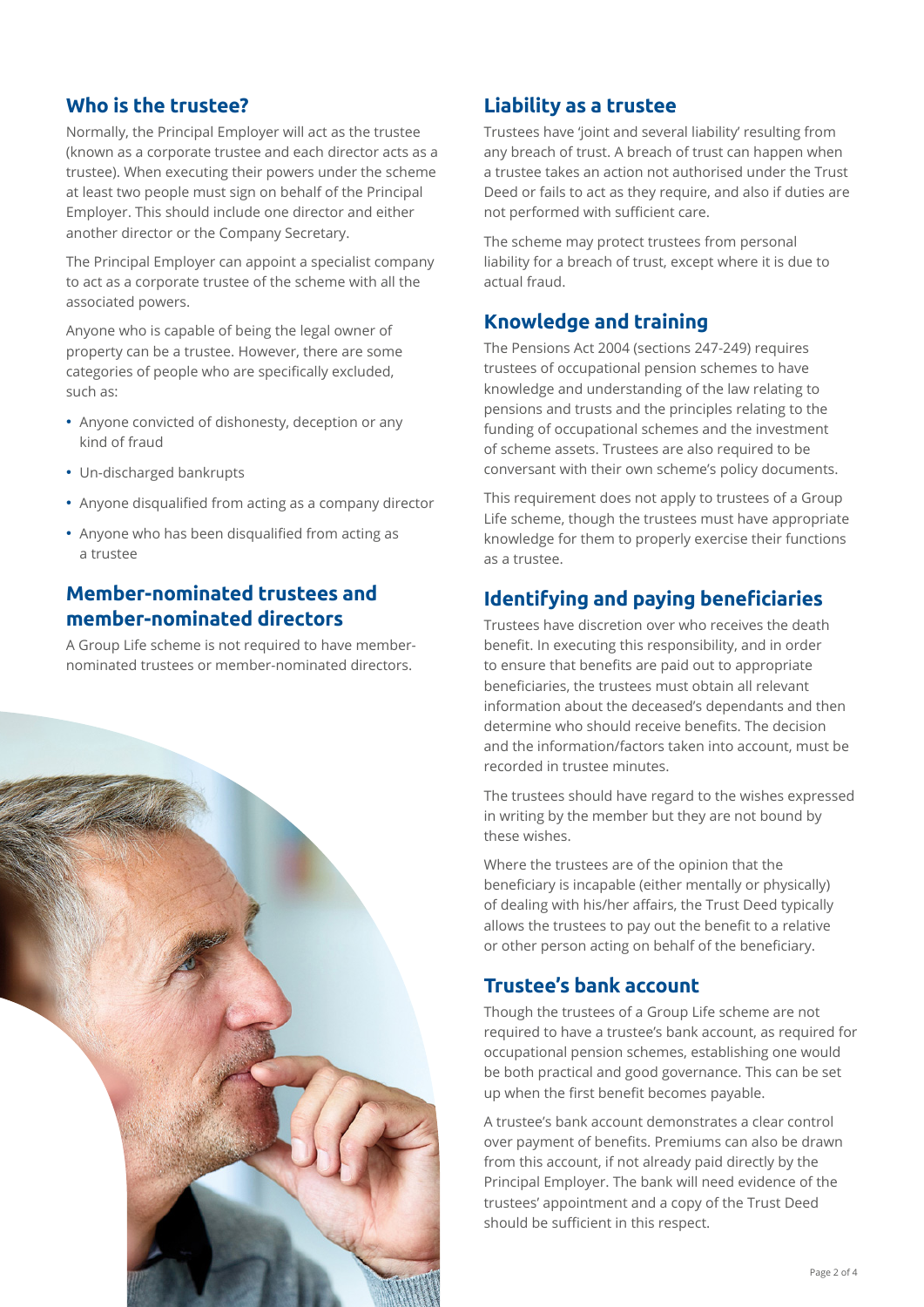#### **Trustee meetings**

Written records must be kept of trustee meetings and especially any decisions made. It is possible that any particular decision may be challenged or referred to The Pensions Advisory Service (TPAS) if a beneficiary is not happy with the trustees' decision.

At the beginning of each trustee meeting, a Chairperson must be elected. If there are equal votes in the election of a Chairperson, the trustee to take the Chair could be chosen by lot.

Decisions should be made by a majority of the trustees not just by those present. Where there are an equal number of votes on each side of those trustees present, the Chairperson will have a casting vote. A resolution in writing signed by a majority of the trustees is as valid as if it had been passed at a full meeting of the trustees.

Typically the Trust Deed will allow the trustees to delegate their powers - less typically, this may include their discretionary powers. When powers are delegated, the trustees remain responsible for the actions taken.

# **Appointment, resignation and removal of trustees**

The number of individual trustees should not be less than three at any one time.

The Principal Employer has the power to appoint and/or remove trustees by deed.

Any trustee can resign from office by giving notice in writing to the Principal Employer.

The Principal Employer can call on a trustee to resign by serving notice to that effect. At the end of the notice period, the trustee will be deemed to have retired as a trustee.

# **Appointment of professional advisers**

The trustees can appoint professional advisers such as accountants, financial advisers and solicitors. Appointments of this kind can only be made with the agreement of the Principal Employer, as they will have to pay any fees payable.

#### **The Pensions Regulator**

A Group Life scheme is not required to register or make reports of any events to the Pensions Regulator.

# **Finance Act 2004 & Pension Schemes Act 2004**

Stand-alone Group Life schemes are capable of being registered with HMRC and enjoying tax advantaged treatment, being valid occupational pension schemes under the Finance Act 2004.

However, they are not regarded as an occupational pension scheme under the Pensions Act 2004, so not subject to the additional requirements of this and associated legislation.

### **Taxes and Lifetime Allowance Charge**

For a Registered scheme its scheme administrator has responsibility for all tax charges, interest and penalties for the registered scheme in addition to being the person who is responsible for registering a new scheme.

The scheme administrator is not responsible for payment of a Lifetime Allowance Charge when a lump sum death benefit is paid following a member's death. Any Lifetime Allowance Charge falls solely on the recipient(s) of the lump sum payment(s). The scheme administrator pays any lump sum death benefit in full, without any regard to any Lifetime Allowance Charge that may potentially be due. The personal representatives of the member are responsible for ascertaining whether a chargeable amount arose following the payment of a relevant lump sum death benefit.

If the lump sum benefit is paid more than two years after the member's death, the Lifetime Allowance Charge does not apply. Instead the beneficiaries pay income tax on the lump sum benefit.

#### **IHT on non-registered schemes**

The employer takes out excepted policies and links them to a discretionary trust they have set up.

The trust is subject to the Inheritance Tax (IHT) rules with exit and periodic charges, which the trustees are responsible for reporting and paying.